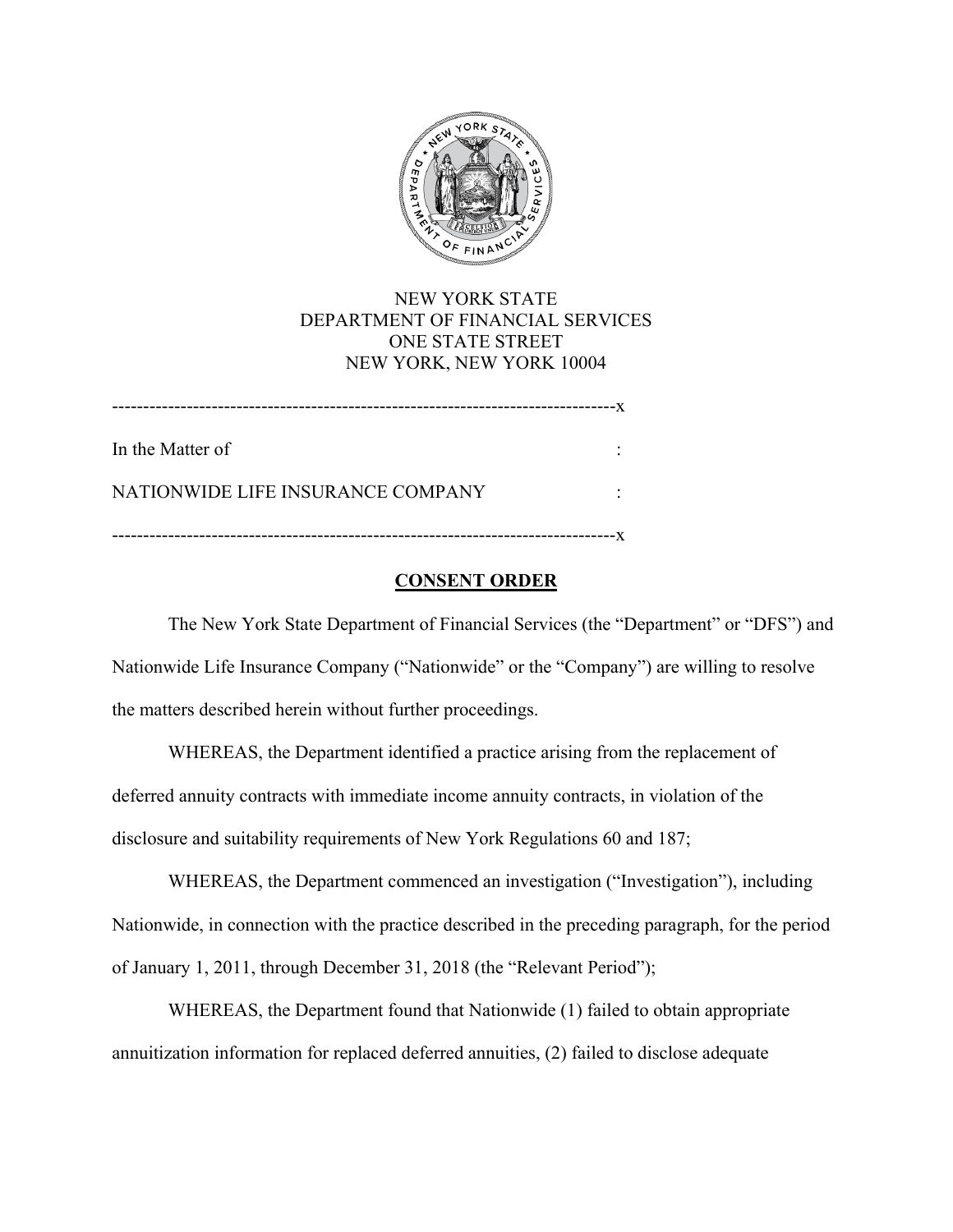suitability and annuitization information to contract holders, and (3) thereby prevented contract holders from being fully informed in deciding whether to replace deferred annuities;

WHEREAS, the Department found that Nationwide issued replacement immediate annuity contracts to consumers without sufficient Annuitization (as that term is defined below) information to determine suitability;

WHEREAS, the Department found that Nationwide (1) failed to adequately train agents and brokers to conduct proper suitability reviews, (2) failed to adequately train agents and brokers to provide disclosures to contract holders when replacing their deferred annuities with Nationwide's immediate annuities, and (3) failed to maintain adequate supervisory controls over its agents and brokers to ensure compliance with applicable regulations;

WHEREAS, the Department found Nationwide's conduct and failures to disclose to consumers that they could annuitize their existing deferred annuities with higher guaranteed income harmed certain consumers, causing them to exchange more financially favorable deferred annuities with immediate annuities; and

WHEREAS, Nationwide has agreed to revise its Disclosure Statement (as that term is defined below) and work with the Department's Life Bureau to revise its procedures after the Department identified these improper practices.

NOW, THEREFORE, to resolve this matter without further proceedings pursuant to the Superintendent's authority under the New York Insurance Law, the Department finds as follows:

### **THE DEPARTMENT'S FINDINGS**

## Respondent

1. Nationwide is a wholly owned subsidiary of Nationwide Financial Services Inc., an Ohio intermediate holding Company, which, in turn, is a wholly owned subsidiary of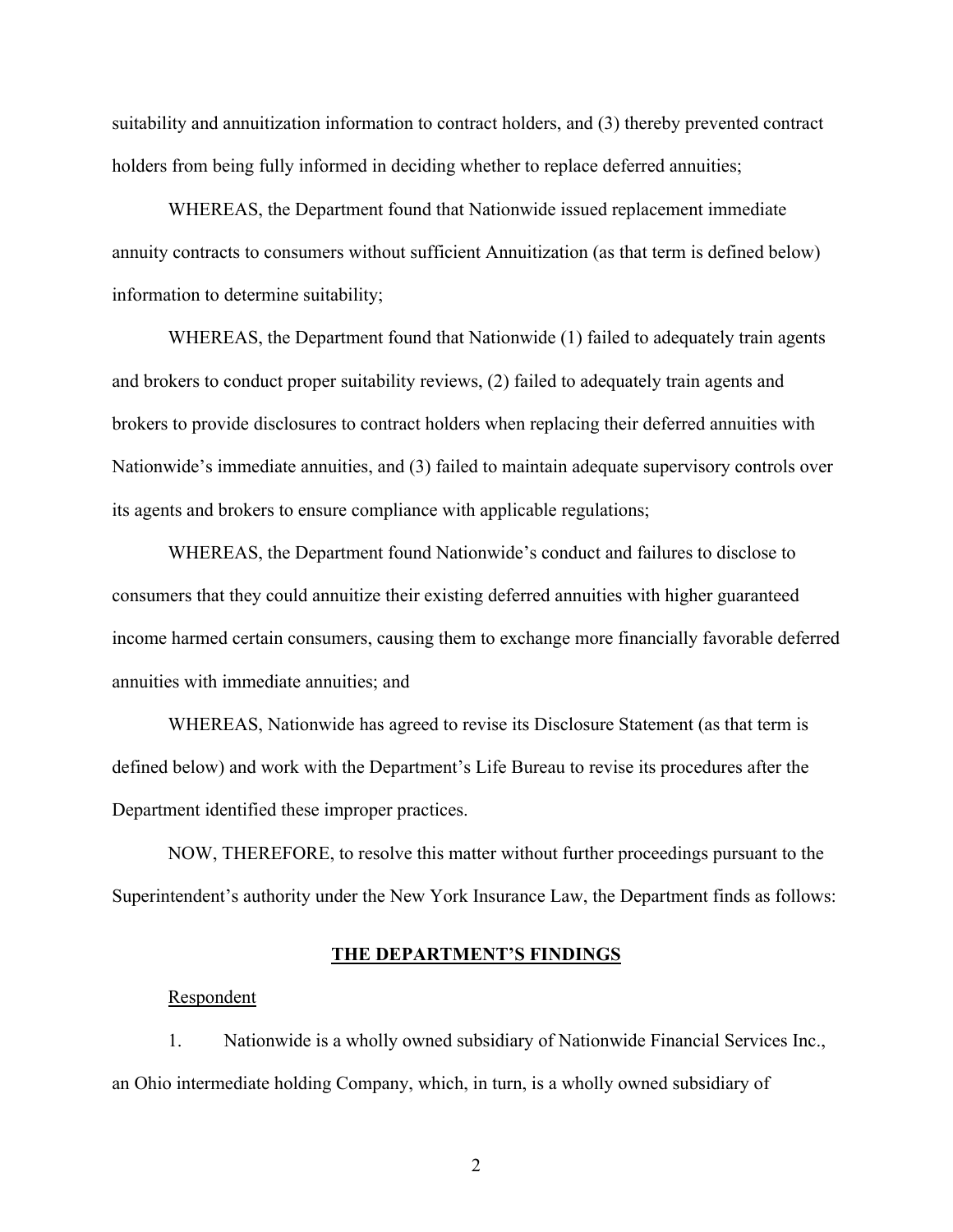Nationwide Mutual Insurance Company, a mutual insurance company incorporated in the State of Ohio.

2. Nationwide is authorized to write life insurance, annuities, and accident and health insurance, and is licensed to transact business in the District of Columbia and fifty states, including New York State.

3. Nationwide's principal products subject to the Department's investigation during the Relevant Period were fixed and variable annuities, including single premium deferred and immediate annuities, and flexible premium variable annuity contracts.

4. Career agents, independent broker-dealer firms, independent agents, and financial institutions market Nationwide's products.

5. Nationwide is headquartered in Columbus, Ohio.

Terms

6. For purposes of this Consent Order, the following terms shall have the meanings set forth herein:

> a. "Annuitization" refers to the conversion of the actual accumulation amount of a deferred annuity into a series of annuity payments to the contract holder. Upon Annuitization, the annuity payments are calculated as the greater of the guaranteed annuity purchase rates in the contract applied to the actual accumulation amount or the company's current single premium immediate annuity rates applied pursuant to Insurance Law  $§$  4223(a)(1)(E).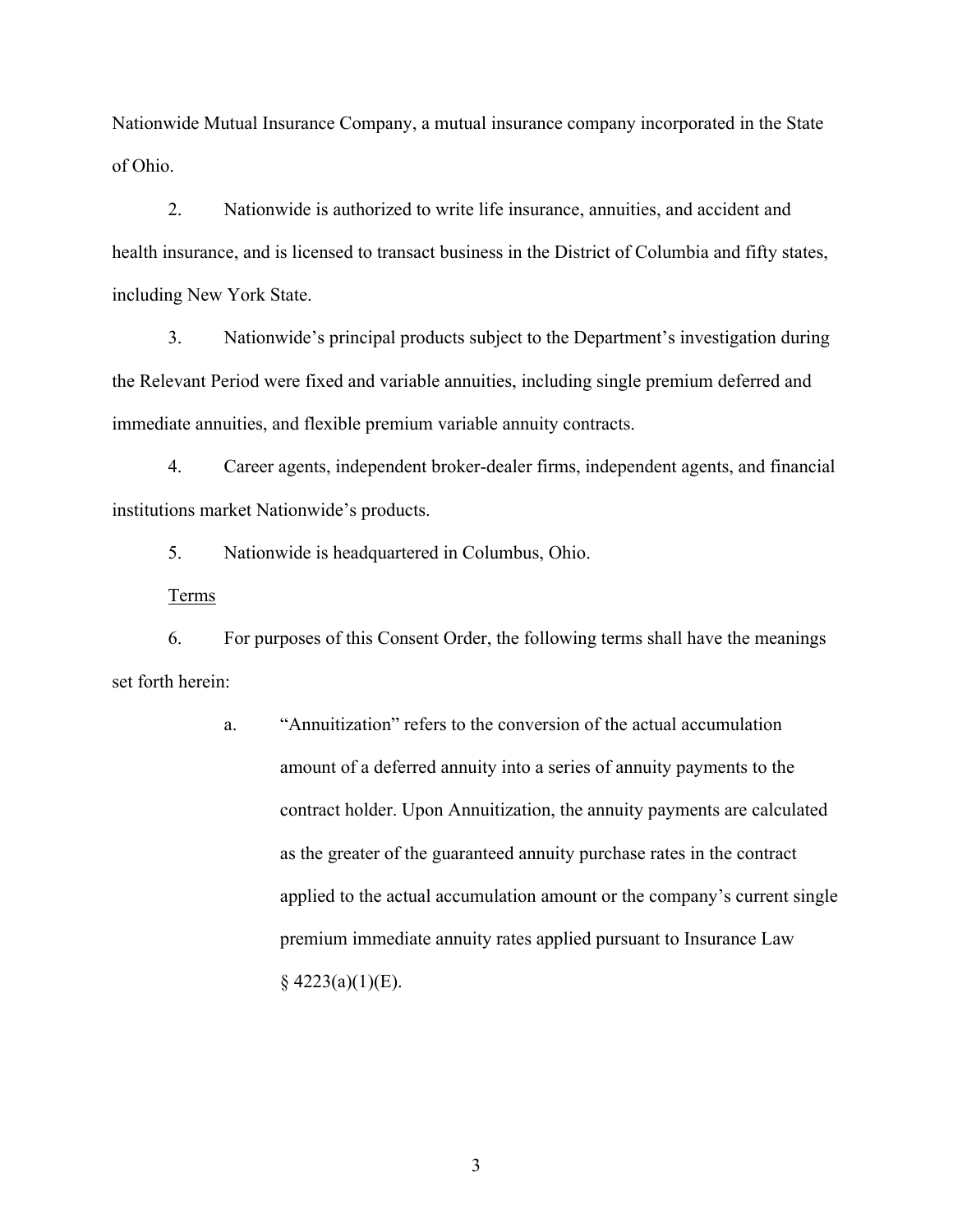- b. "Deferred annuity" refers to an annuity contract in which periodic income payments are not scheduled to commence during the first 13 months after the contract is issued.
- c. "Disclosure Statement" means the form prescribed in Appendix 10B to Insurance Regulation 60, which, in connection with the issuance of a replacement annuity, requires accurate completion of certain disclosures and information, including but not limited to a side-by-side comparison of the deferred annuity and proposed replacement immediate annuity.
- d. "Immediate annuity" refers to an annuity contract in which the first periodic income payment begins in 13 or fewer months after the contract is issued. The immediate annuity is usually purchased with a single premium.
- e. "Replacement Contracts" refers to new single premium immediate annuities delivered or issued for delivery in the State of New York by Nationwide during the Relevant Period and which were known by Nationwide to include, as part of the resulting transactions, existing annuity contracts that have been or were likely to be lapsed, surrendered, partially surrendered, or otherwise terminated, as provided in Regulation 60, 11 NYCRR § 51.2(a).

#### Factual Findings

7. An annuity is a contract between a purchaser and an insurance company in which the purchaser agrees to make a lump sum payment or series of payments in return for regular payments, also known as annuity payments, that begin either immediately (within the first 13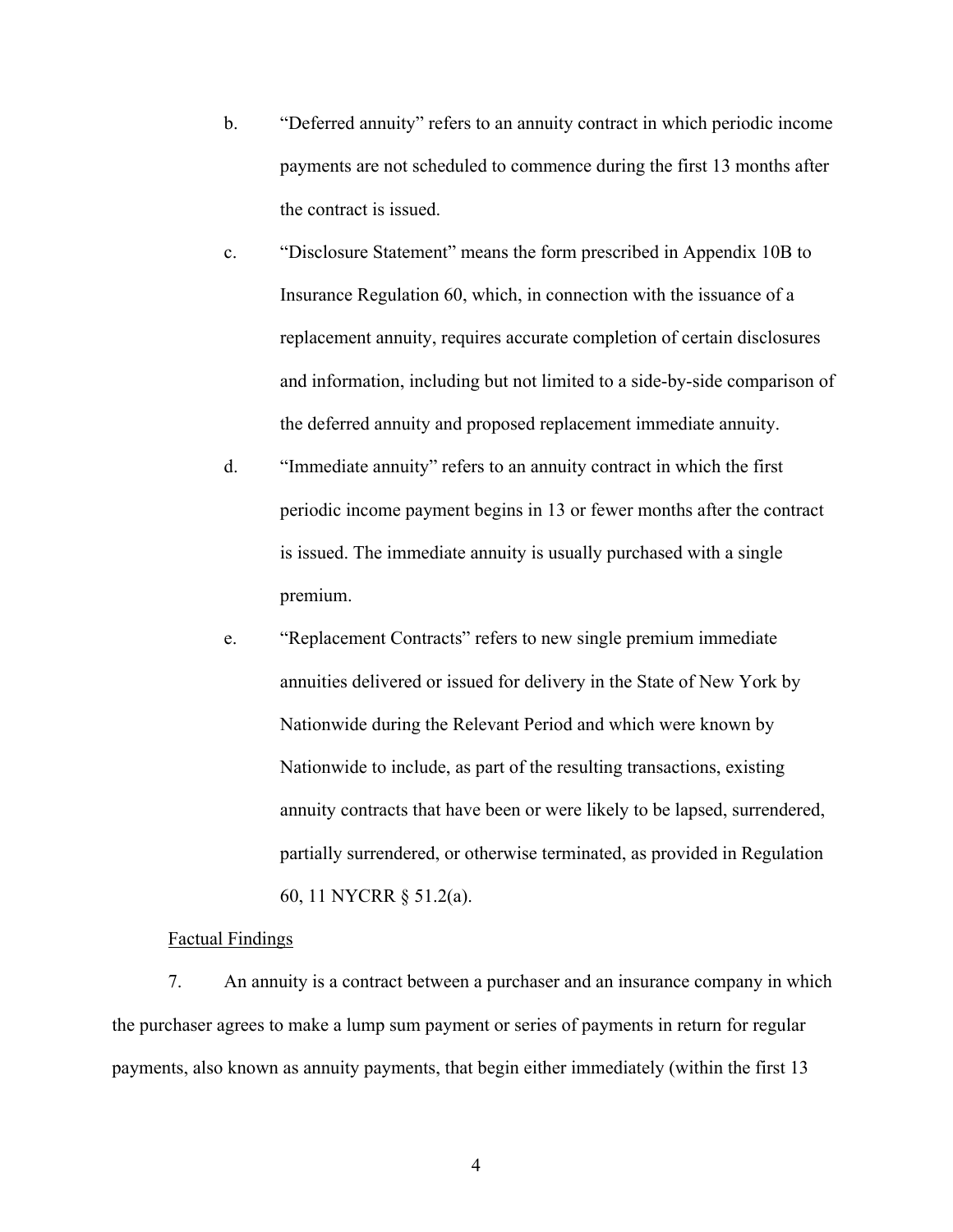months following purchase of the annuity) or, for a deferred annuity, at some future date. Annuity payments are designed to provide a steady stream of income for a specified period of time or for the remainder of one or more lives.

8. Replacement of existing deferred annuities with immediate annuities without disclosing annuitization income comparison information may cost consumers substantial lifetime income.

9. Nationwide's producers marketed to consumers Nationwide immediate annuities and replaced consumers' deferred annuities with immediate annuities during the Relevant Period.

10. In these efforts to sell the Replacement Contracts and replace the deferred annuities with immediate annuities, Nationwide's producers failed to provide to consumers required disclosures with annuitization income information, which would have revealed the detrimental nature of certain of these transactions.

11. Nationwide did not require or ensure that contract holders received for their review a comparison between the income benefit that contract holders would derive from their existing deferred annuity contracts and the income benefit available from Nationwide's proposed Replacement Contracts.

12. As a result, Nationwide did not satisfy its obligations regarding the suitability of the Replacement Contracts, as required by Regulation 187, 11 NYCRR § 224:

> a. Nationwide failed to make reasonable efforts to obtain contract holders' complete suitability information, which would have included information about existing assets, such as the amount of guaranteed income available if the existing deferred annuity contracts were annuitized, prior to the recommendation of a Replacement Contract;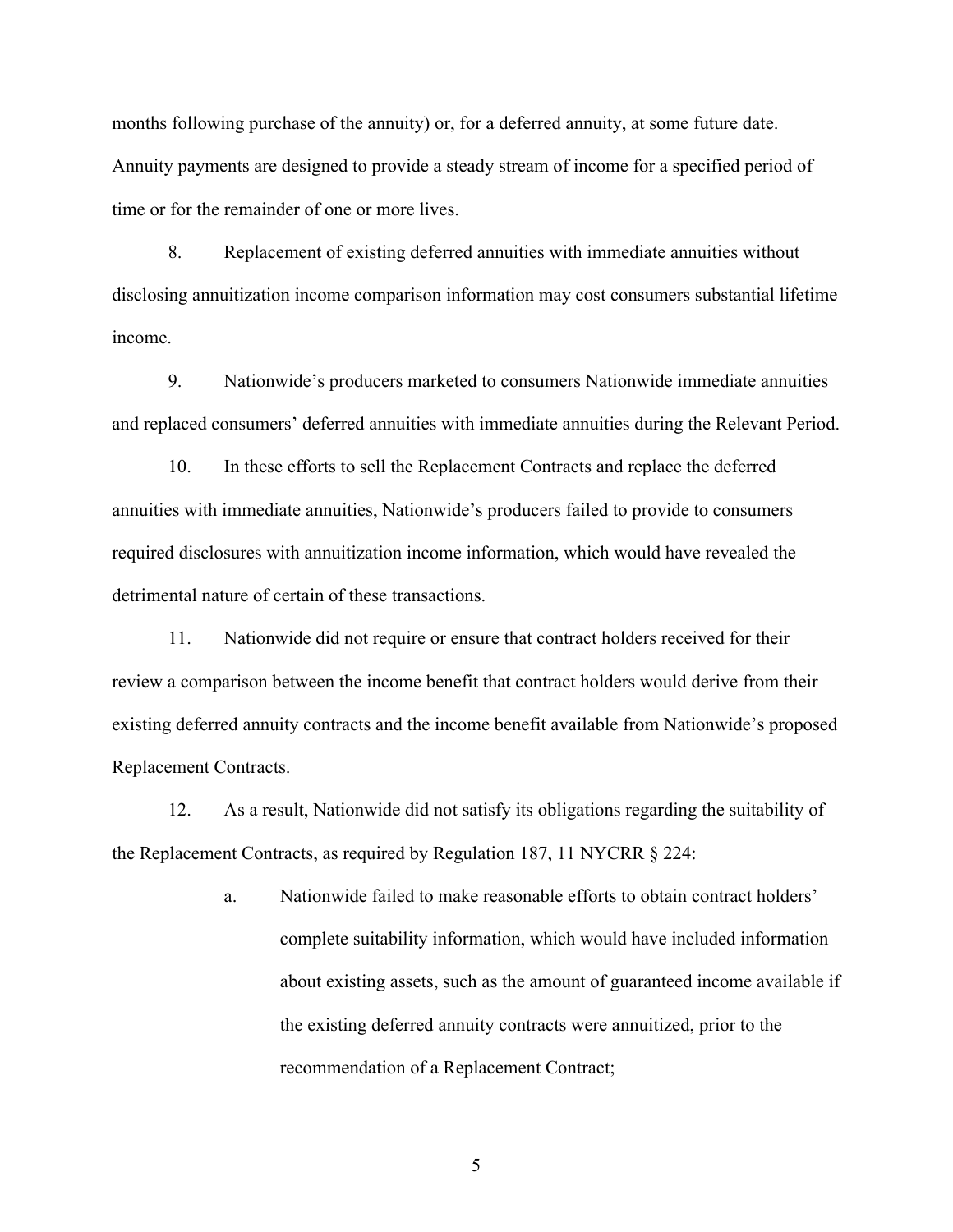- b. Nationwide failed to properly consider whether proposed Replacement Contracts were suitable for consumers in some instances, including whether the consumers would lose existing benefits available through annuitization options in the existing deferred annuities;
- c. Nationwide issued Replacement Contracts to consumers without reasonable bases to believe the annuities at issue were suitable in some instances, and without providing consumers with the required Annuitization information for replaced deferred annuities;
- d. Nationwide did not establish a supervisory system reasonably designed to achieve compliance with Regulation 187 with respect to the deferred to immediate replacements at issue; and
- e. Nationwide failed to ensure that every producer recommending Nationwide's immediate annuities to consumers was adequately trained to make those recommendations with respect to the deferred to immediate replacements at issue.

13. The Department's investigation found that the Disclosure Statements provided by Nationwide to contract holders were inadequate because they failed to include information regarding the Annuitization of the existing deferred annuities, including periodic payment amounts available.

14. The Department's investigation also found that Nationwide's producers did not disclose to certain consumers the disadvantages of replacing their existing deferred annuities, including losing the opportunity to annuitize their deferred annuities, potentially on more advantageous terms than the proposed Replacement Contracts.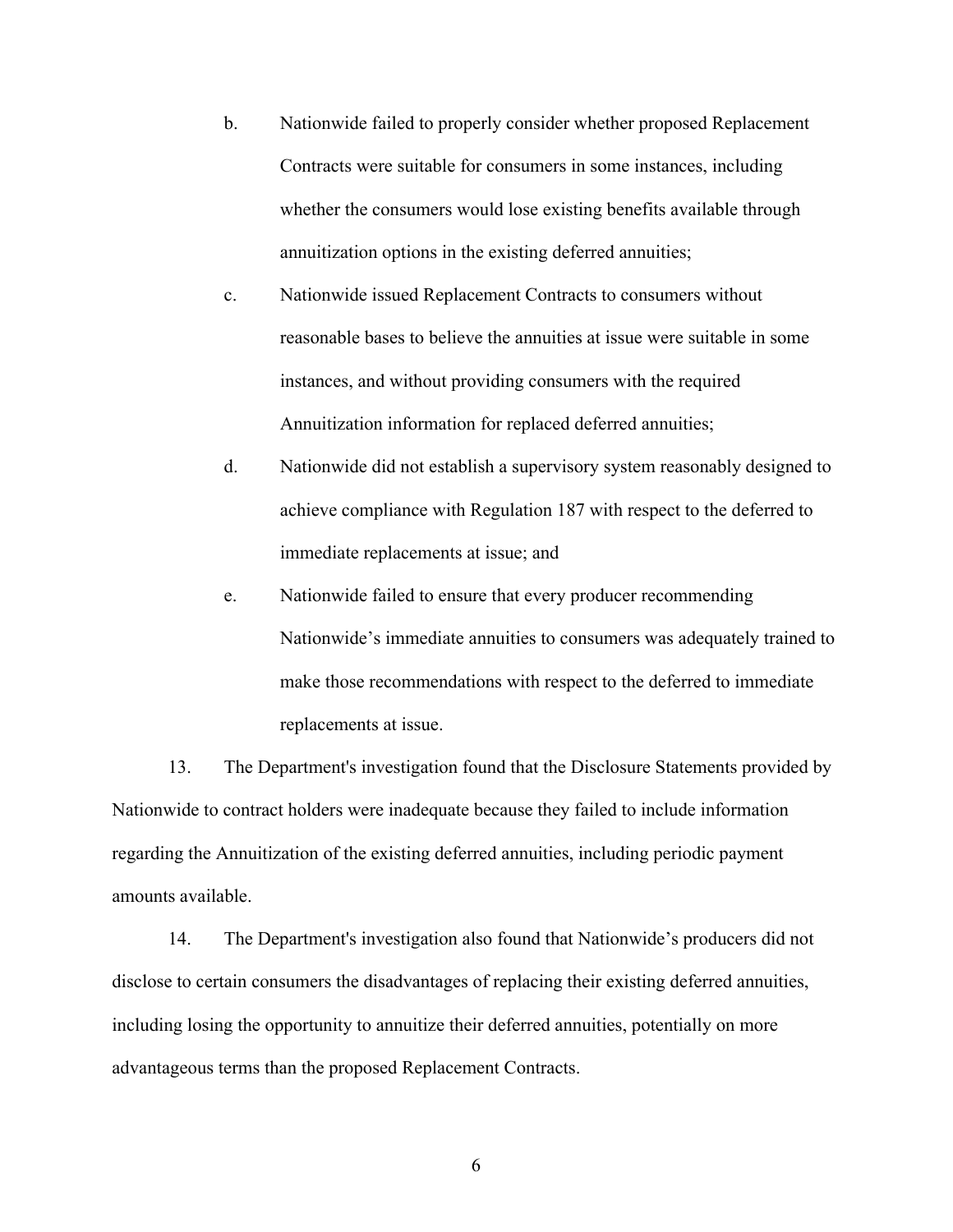15. Due to these failures, certain consumers were uninformed regarding material disadvantages relating to the Replacement Contracts and were therefore prevented from making fully informed decisions with respect to the Replacement Contracts, resulting in less income for substantially similar or identical payout options.

16. Certain of the replaced deferred contracts also had more favorable guaranteed purchase rates, resulting in some contract holders receiving less retirement income from the Replacement Contracts.

17. When the Department brought its concerns regarding suitability and disclosure in replacement transactions to the attention of Nationwide, Nationwide agreed to work with the Department's Life Bureau to revise its Disclosure Statement.

## Violations of Law and Regulations

18. Based on the foregoing, the Department finds that Nationwide violated New York Insurance Regulations 187 and 60.

NOW, THEREFORE, to resolve this matter without further proceedings, the Department and the Company stipulate and agree to the following terms and conditions:

#### **SETTLEMENT PROVISIONS**

#### **Monetary Penalty**

19. No later than ten (10) days after the Effective Date of this Consent Order, the Company shall pay a civil monetary penalty pursuant to Insurance Law § 109 to the Department in the amount of two million, two hundred forty thousand (\$[2,240,000.00\)](https://2,240,000.00) dollars. The payment shall be in the form of a wire transfer in accordance with instructions provided by the Department.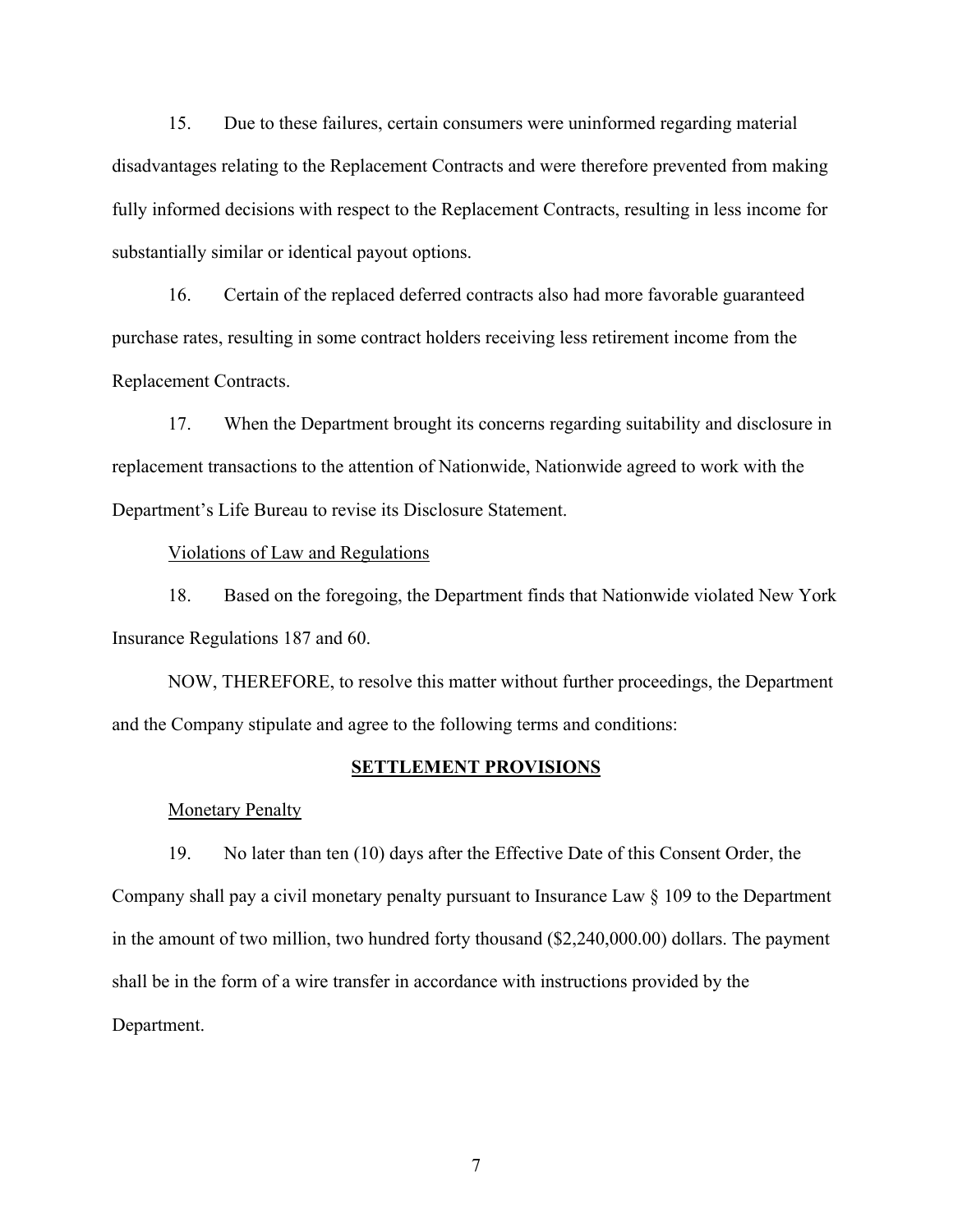20. The Company shall not claim, assert, or apply for a tax deduction or tax credit with regard to any U.S. federal, state, or local tax, directly or indirectly, for any portion of the civil monetary penalty paid pursuant to this Consent Order.

21. The Company shall neither seek nor accept, directly or indirectly, reimbursement or indemnification with respect to payment of the penalty amount from any other person or entity, including but not limited to, payment made pursuant to any insurance policy.

### Injunctive Relief

22. Nationwide shall comply with Regulations 187 and 60. Going forward, Nationwide will obtain income information regarding replaced deferred annuities and replacement immediate annuities in all deferred-to-immediate replacement transactions and will disclose this information to consumers prior to the replacement recommendations.

## Remediation and Restitution

23. Nationwide represents to the Department that it sold or issued 1,280 Replacement Contracts during the Relevant Period.

24. Nationwide has obtained necessary income information regarding the replaced deferred annuities and the Replacement Contracts and will disclose this information to impacted consumers to ensure compliance with Insurance Regulations 187 and 60.

25. Nationwide and the Department have agreed upon restitution and remediation for the affected contract holders of the Replacement Contracts. Nationwide will administer the payment and notice provisions discussed below in paragraphs 26-32 (the "Review and Restitution Process").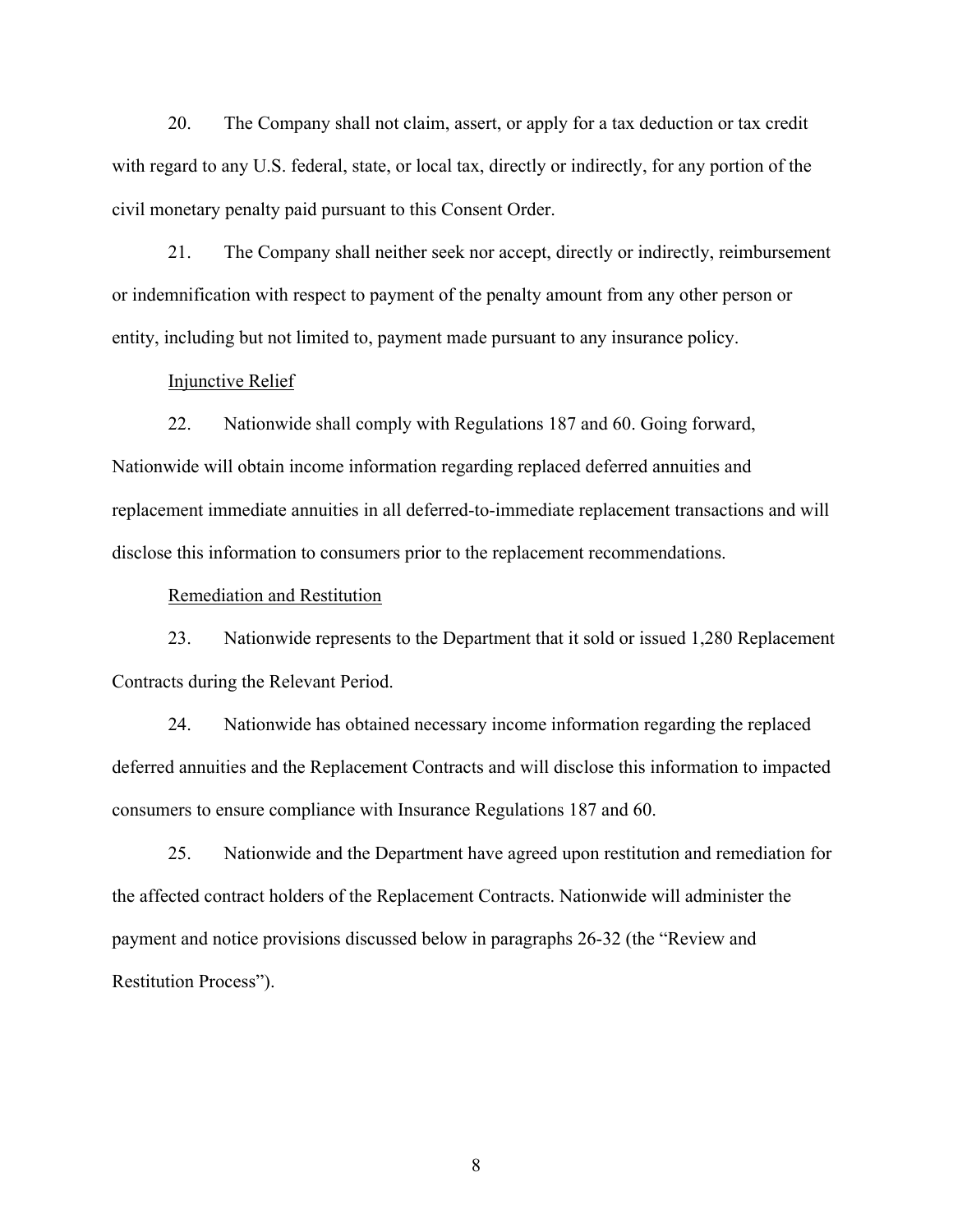26. Nationwide has compared the income options and payment amounts available under each replaced deferred annuity contract with the income options and payment amounts of each Replacement Contract.

27. Nationwide has submitted to the Department for its review and approval all annuity contract comparison information and a recommendation for each of the Replacement Contracts. The recommendations placed each Replacement Contract into one of three categories:

- a. *Remediation*: contract holders of the Replaced Contracts shall receive restitution and remediation because the income options of the Replacement Contracts are substantially the same as the replaced deferred annuities, and the contract holders are receiving less income from the Replacement Contracts than they would have received if their replaced deferred annuities were annuitized;
- b. *No remediation*: contract holders of the Replaced Contracts will not receive restitution and remediation because the income options of the Replacement Contracts are substantially the same as the replaced deferred annuities and the contract holders are receiving either the same or more income from the Replacement Contracts; or
- c. *Indeterminable*: the Replacement Contracts and the replaced deferred annuities are materially different in their income options and contract features, and the contracts cannot be readily compared.

28. Nationwide retained an independent third-party administrator ("TPA") to conduct the Review and Restitution Process. Nationwide and the Department agreed upon procedures used to evaluate the affected contracts. The TPA has compared the income options and payment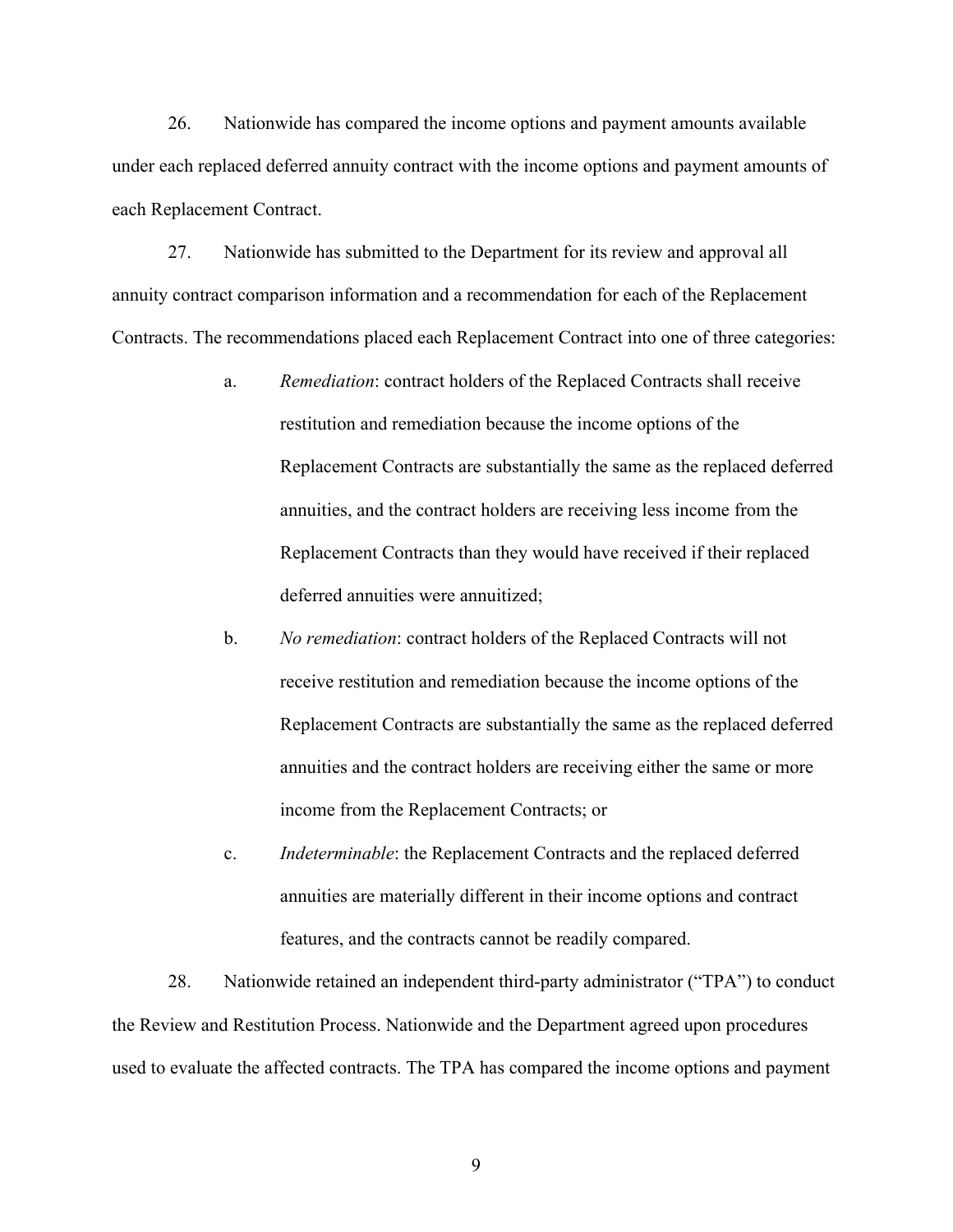amounts available under each replaced deferred annuity contract with the income options and payment amounts of each Replacement Contract to determine whether restitution is appropriate. The TPA had discretionary authority in designating which Replacement Contracts were assigned to each remediation and restitution category. Nationwide shall be fully and solely responsible for all proper fees, expenses, and disbursements of the TPA in connection with the Review and Restitution Process provided for in this Consent Order and the TPA's retainer agreement.

29. The TPA has determined which Replacement Contracts warrant restitution and remedies, and the Department and Nationwide have agreed on the type and amount of restitution and remedies for affected contract holders:

> a. *Remediation*: for contract holders whose Replacement Contracts pay less than they would have received through the Annuitization of their replaced deferred annuities under the same or substantially similar payout options, Nationwide shall determine the amount the contract holder would have received if, from the time of replacement to the Effective Date of this Consent Order, the contract holder had annuitized the replaced policy. Nationwide will include in this amount the applicable interest agreed to by the Department and Nationwide. Nationwide will issue a notice, subject to DFS's approval, that will accompany checks for the amounts owed to contract holders in this category that explains why contract holders are receiving the checks including, at a minimum, the comparison of income options and payment amounts between the replaced deferred annuities and the Replacement Contracts. Lastly, Nationwide shall determine the monthly (or other frequency) difference between the payments from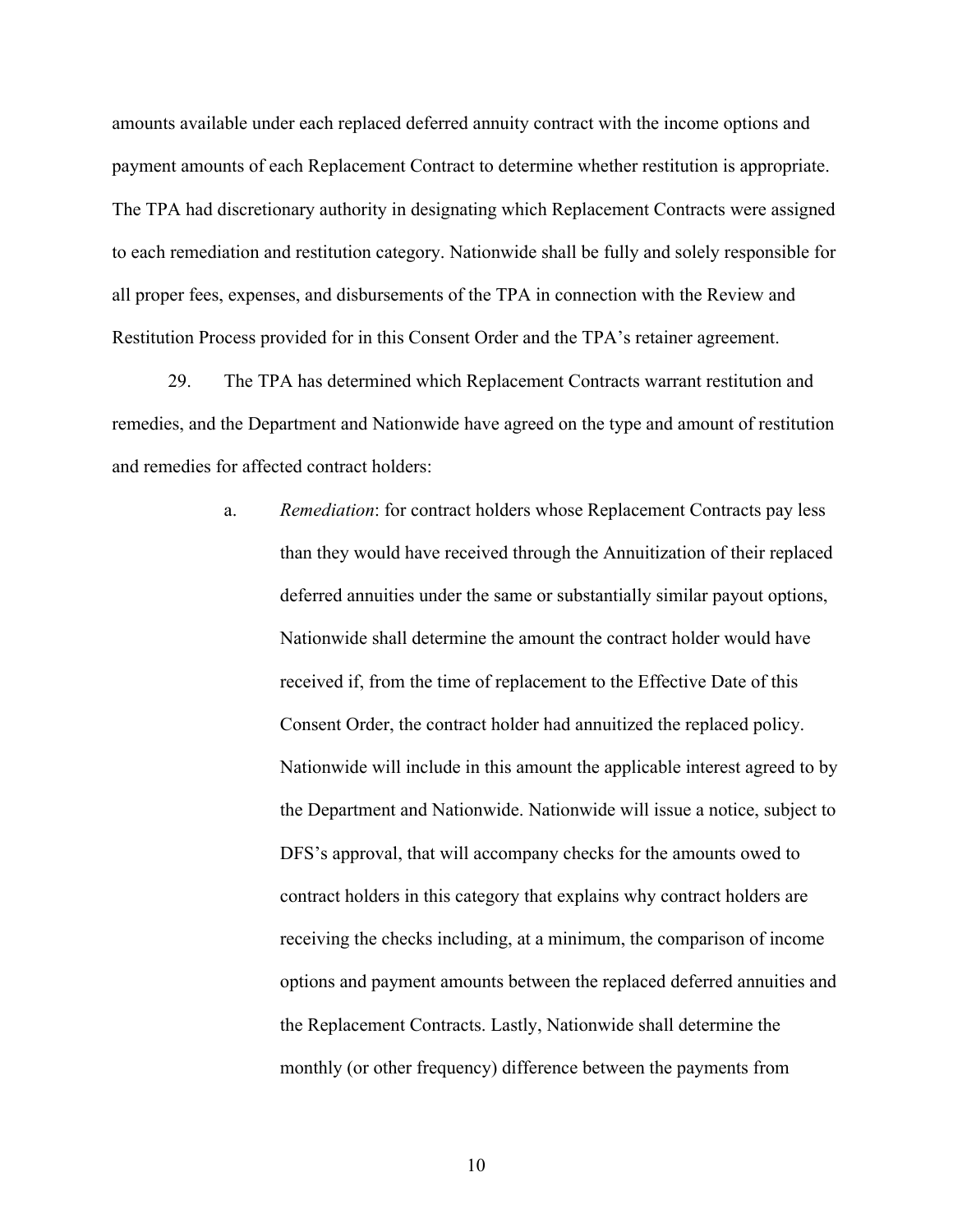Replacement Contracts and the replaced deferred annuities, an amount that will be added to each such contract holder's monthly (or other frequency) annuity payments within 45 days of the Effective Date of this Consent Order or the immediate next payment following the calculation date approved by the Department for any restitution amount if later and stated clearly on that notice.

b. *Indeterminable*: Where the Replacement Contracts and the replaced deferred annuities cannot be readily compared due to materially different payout options and contract features, Nationwide will issue notices, subject to DFS's approval, that explain the differences in income options and payout amounts between the replaced deferred annuities and the Replacement Contracts, which may result in payment of appropriate amounts to these contract holders in the future. To the extent agreed upon by the Department and Nationwide, such notices may also include checks for any amounts designated for contract holders in this category.

30. In accordance with paragraph 29, Nationwide shall, within 45 days or other time period approved by DFS, deposit in the facilities of the U.S. Post Office, for delivery by prepaid first-class mail to all affected contract holders or their beneficiaries, notices and checks, or other payment means approved by the Department, in the required amounts. All checks must be valid for six months.

31. For any payment or notice to a contract holder or beneficiary that is returned as undeliverable or not deposited within six months, Nationwide shall conduct a reasonable search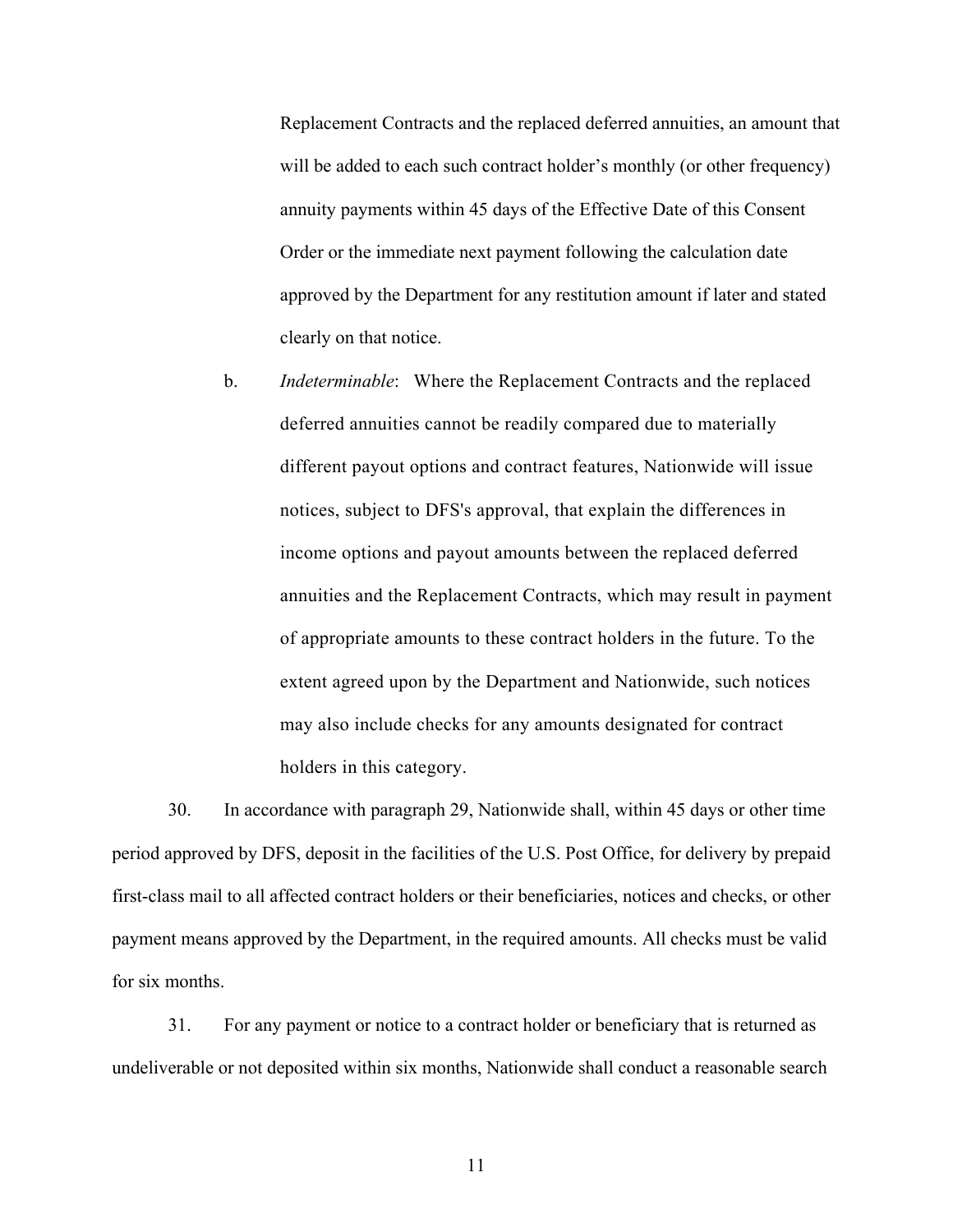for a current address. Should the search show a more current address, Nationwide shall re-issue a check valid for six months in the amount of the returned or undeposited check, and/or resend the notice to the current address within 15 days.

32. If a contract holder or beneficiary did not cash his or her check before the expiration date of the check or the check was returned after Nationwide resent it as described in paragraph 31, Nationwide shall follow all applicable provisions of the New York State Abandoned Property Law, including all reporting, mailing, and remittance requirements.

33. Upon 60 days following completion of the process described in paragraphs 30-32, Nationwide will provide to the Department quarterly reports detailing the number of checks mailed, the total amount of individual checks, and the number of checks deposited, undelivered, and/or not deposited. Once the parties determine any remaining undelivered or outstanding checks on the quarterly report are unlikely to result in activity prior to the conclusion of the dormancy period as defined by all applicable provisions of the New York State Abandoned Property Law, the quarterly report can discontinue.

### Full and Complete Cooperation

34. The Company commits and agrees that it will fully cooperate with the Department regarding all terms of this Consent Order.

#### Further Action by the Department

35. Upon execution by the parties to this Consent Order, the Department will discontinue the Investigation against Nationwide with respect to identified Replacement Contracts. No further action will be taken by the Department against the Company or its successors with respect to the Replacement Contracts, for conduct detailed herein that was found to have violated the Insurance Law and Regulations or in connection with the remediation set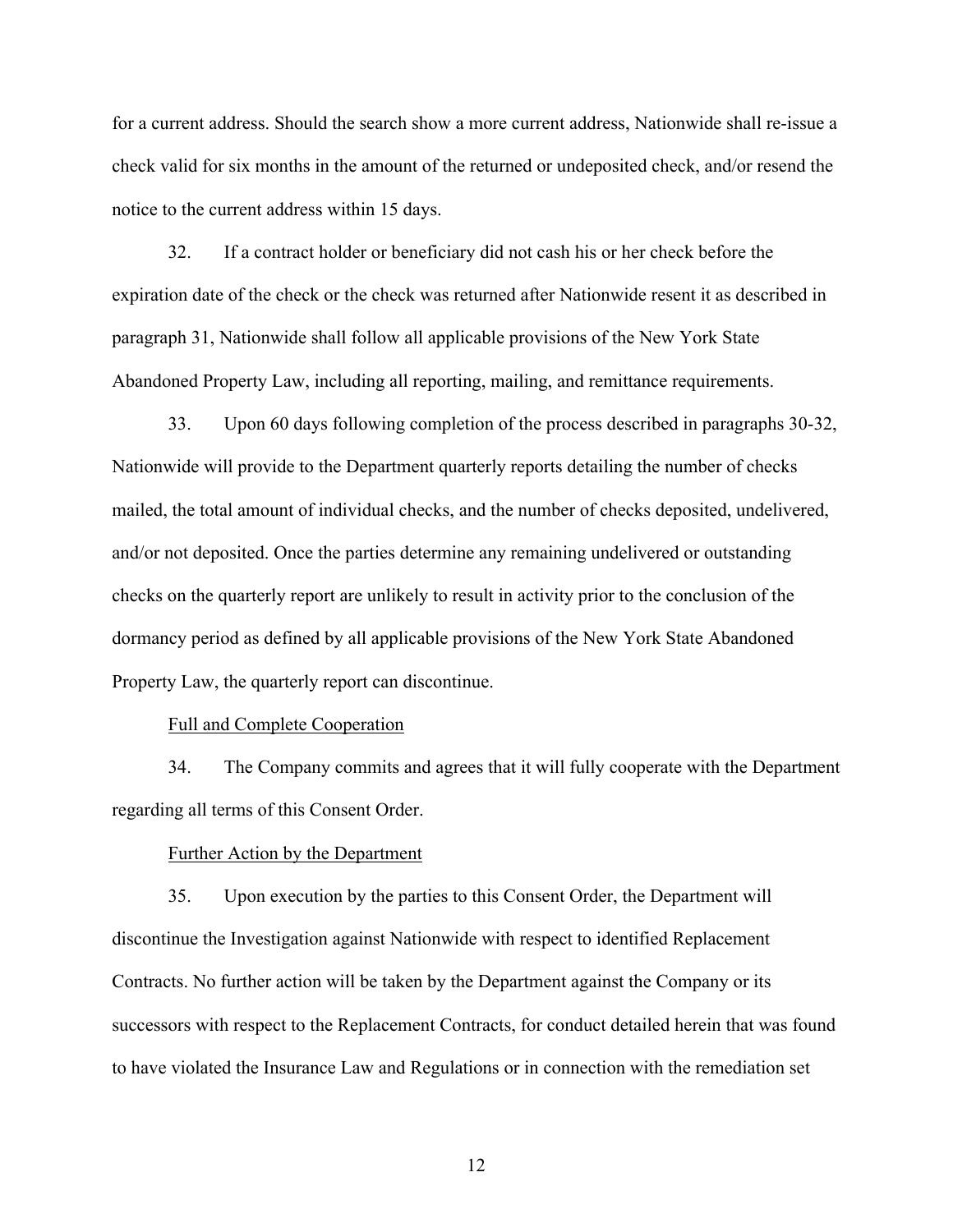forth in this Consent Order, provided that the Company fully complies with the terms of the Consent Order.

36. Notwithstanding any other provision in this Consent Order, however, the Department may undertake additional action against the Company for conduct or transactions that were not disclosed in written materials submitted to the Department in connection with this matter.

#### Waiver of Rights

37. The Company submits to the authority of the Superintendent to effectuate this Consent Order.

38. The parties understand and agree that no provision of this Consent Order is subject to review in any court, tribunal, or agency outside of the Department.

### Parties Bound by the Consent Order

39. This Consent Order is binding on the Department and the Company, as well as any successors and assigns. This Consent Order does not bind any federal or other state agency or any law enforcement authority.

### Breach of Consent Order

40. In the event that the Department believes the Company to be in material breach of the Consent Order, the Department will provide written notice to the Company of the breach, and the Company must, within ten (10) days of receiving such notice, or on a later date if so determined in the Department's sole discretion, appear before the Department to demonstrate that no breach has occurred or, to the extent pertinent, that the breach is not material or has been cured.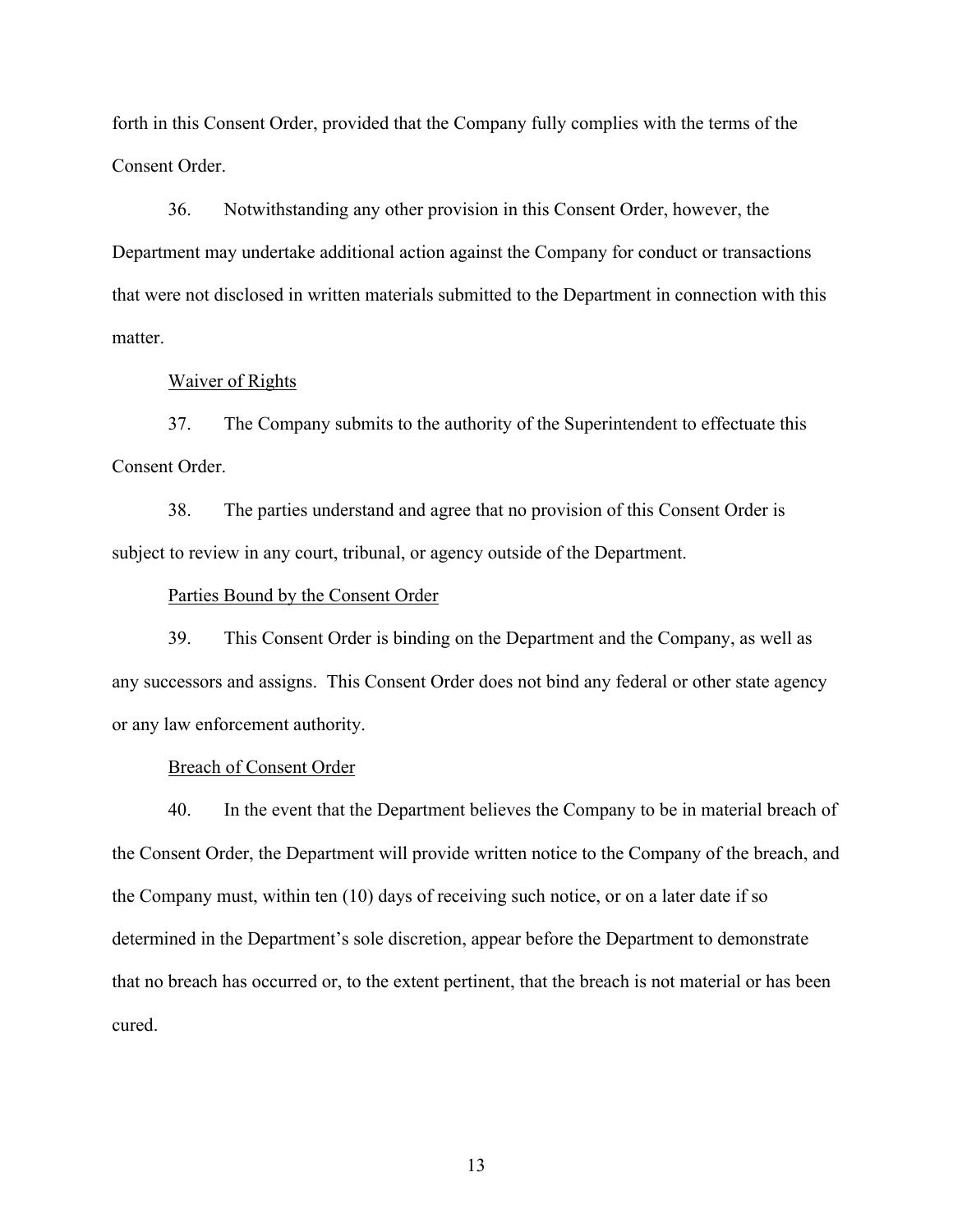41. The Company understands and agrees that its failure to make the required showing within the designated time period set forth in Paragraph 40 shall be presumptive evidence of the Company's breach. Upon a finding that a breach of this Consent Order has occurred, the Department has all the remedies available to it under the New York State Insurance Law, Financial Services Law, or other applicable laws, and may use any evidence available to the Department in any ensuing hearings, notices, or orders.

## **Notices**

42. All notices or communications regarding this Consent Order shall be sent to:

## For the Department:

Laura C. Sarli Senior Assistant Deputy Superintendent for Consumer Protection and Financial Enforcement New York Department of Financial Services One State Street New York, New York 10004

## For Nationwide:

Cheryl Davis Associate Vice President, Corporate Compliance One Nationwide Plaza, 1-35-206 Columbus, OH 43215

## Miscellaneous

43. This Consent Order and any dispute thereunder shall be governed by the laws of

the State of New York without regard to any conflicts of laws principles.

44. This Consent Order may not be altered, modified, or changed unless in writing

and signed by the parties hereto.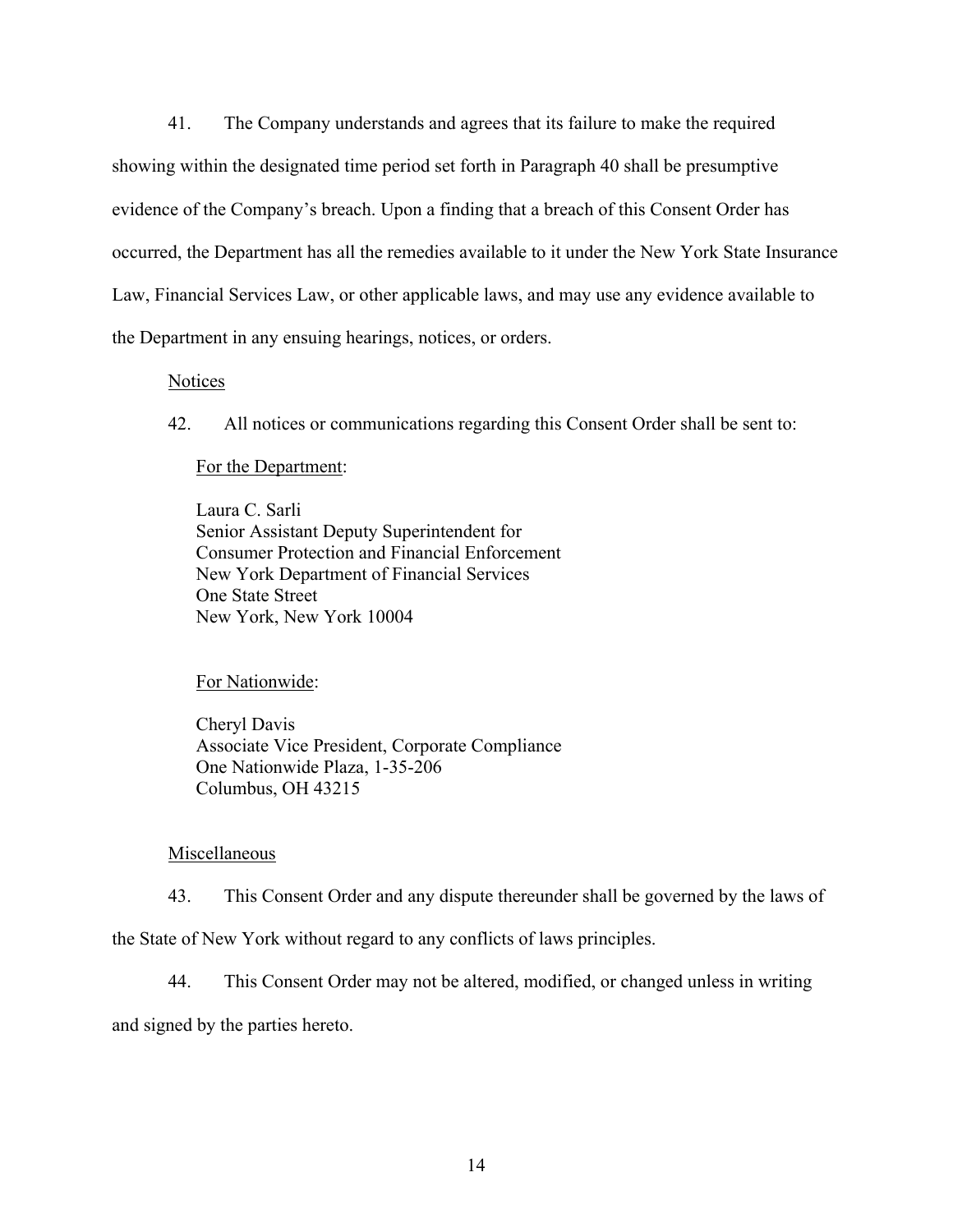45. This Consent Order constitutes the entire agreement between the Department and the Company and supersedes any prior communication, understanding, or agreement, whether written or oral, concerning the subject matter of this Consent Order.

46. The Department has agreed to the terms of this Consent Order based on, among other things, representations made to the Department by the Company. To the extent that representations made by the Company are later found to be materially incomplete or inaccurate, this Consent Order is voidable by the Department in its sole discretion.

47. Each provision of this Consent Order shall remain effective and enforceable against the Company, its successors, and assigns, until stayed, modified, suspended, or terminated by the Department.

48. In the event that one or more provisions contained in this Consent Order shall for any reason be held to be invalid, illegal, or unenforceable in any respect, such invalidity, illegality, or unenforceability shall not affect any other provision of this Consent Order.

49. No promise, assurance, representation, warranty or understanding other than those contained in this Consent Order has been made to induce any party to agree to the provisions of this Consent Order.

50. Nothing in this Consent Order shall be construed to prevent any consumer or any other third party from pursuing any right or remedy at law.

51. This Consent Order may be executed in one or more counterparts and shall become effective when such counterparts have been signed by each of the parties hereto and the Consent Order is So Ordered by the Superintendent of Financial Services or her designee (the "Effective Date").